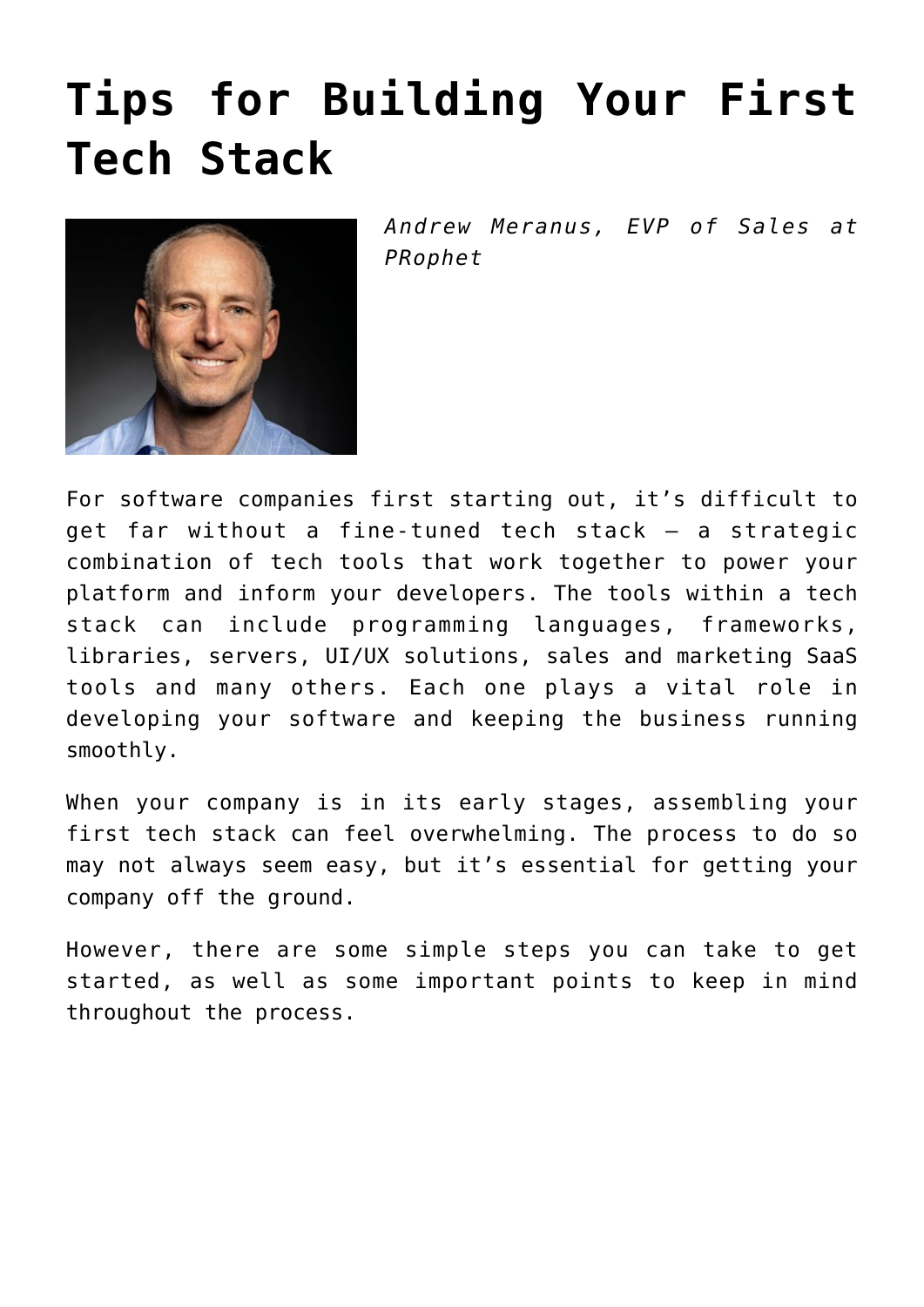One of the first steps you should take is to reach out to your existing network of business colleagues for their advice — especially those who are in a similar industry as you. It can be beneficial to capture details such as the specific tools they use and why, how those tools have helped



them scale, how easy they were to learn, how much the tools cost and their flexibility. Seeking this advice will help you identify your own needs, setting you up to conduct your market research with more direction and confidence.

To fully identify your needs, bottom-up decision making within your company will yield the best results. Involving your team in the process will help them to buy in, and as they have unique insights, you can learn directly from them which tools will improve efficiency. This can also provide the opportunity to receive your team's feedback on specific tech they've used in the past or have heard about from colleagues, informing your vetting process. And if your company has a CIO or CTO, you'll want to involve them early on to ensure that they support the integration and that it fits within your company's budget. Without the proper internal support or budget, building a tech stack will be an uphill battle.

As you conduct market research with your company's capabilities, needs and budget in mind, there are a wealth of resources of which you should take advantage. By attending sector conferences and industry networking events, you can meet software vendors in-person, allowing you to network and ask questions. Additionally, you should utilize LinkedIn and TrustRadius to stay up to date with the latest tools and advancements. These two platforms can also help you gauge the sentiment of those who use the tools — third-party validation is invaluable.

Once you have tools that you and your team are interested in,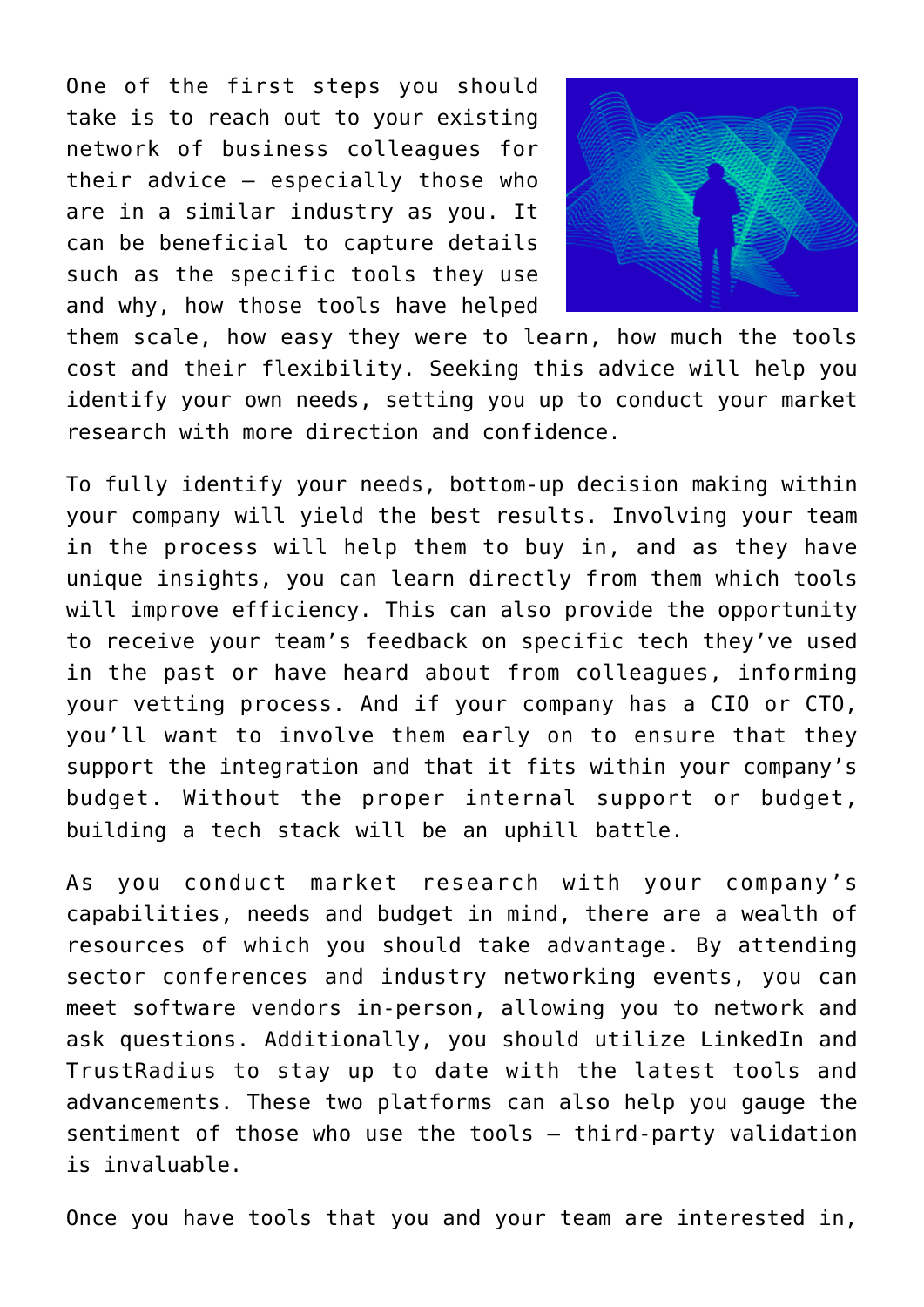you should first seek out free demos to avoid spending money on a tool that doesn't support your needs — especially as many require a multi-year agreement. As you test the waters, bring in your team to assess performance and ease of use.

Before making any decisions, there are a few other important considerations to keep in mind.

From a cost perspective, it's important to consider the longterm value of each tool; in some cases, it can make sense to spend more if it's more likely to drive revenue or other efficiencies than one that is more cost-effective. And just as it's beneficial to find the right balance of cost and value, the same goes for finding the right balance of security and flexibility. You'll want tools that are safe, but not too restrictive.

As your business advances, scalability is another factor to consider — will a platform be able to adopt new features as your needs change or handle increased usage as your team grows? On this end, the quality of vendor support is another key factor. Being able to receive timely technical and educational support from your vendor is an underrated advantage.

With your tools selected and your team aligned, your tech stack will begin to come together, setting your company up for long term [success.](https://www.commpro.biz/comms-tech/)

*About the Author: Andrew Meranus is the EVP of Sales & Revenue at PRophet, the AI-driven DaaS platform that predicts media interest and story sentiment before sending a pitch. In this role, Andrew directs the overall growth, sales and revenue strategy for the company along with CEO & Founder Aaron Kwittken. Prior to joining PRophet, Andrew was SVP, North America at Piano Software, the leading digital experience cloud platform that allows customers to create customized*